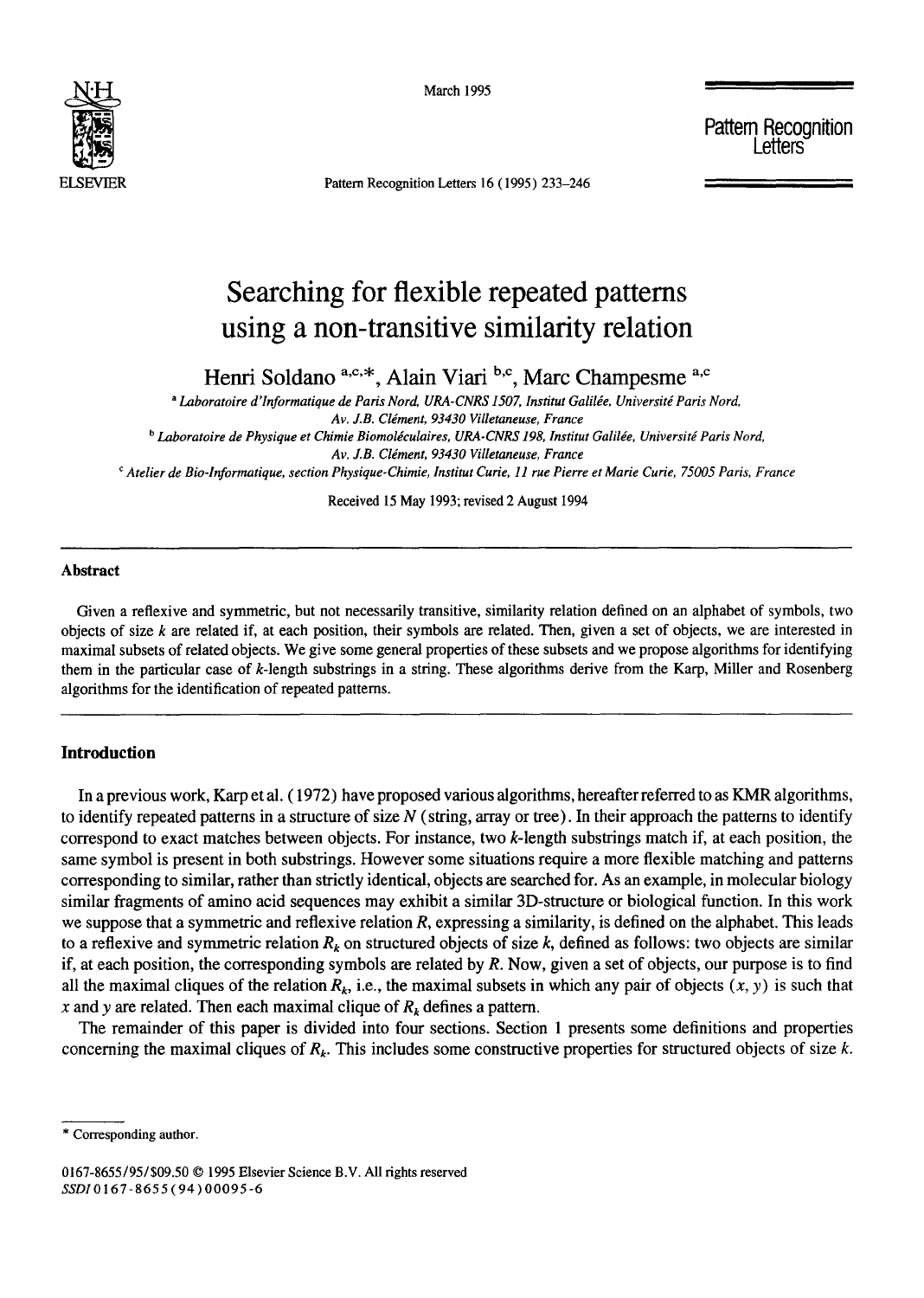Section 2 presents some algorithms, implementation, and experiments on random strings addressing the following problems: (1) find all maximal cliques of  $R_k$ , whose size is greater than 2 (i.e., repeated patterns) when the objects are the k-length substrings of an N-length string; (2) find the largest k for which such repeated patterns exist in an N-length string. Experiments are discussed in Section 3 and a conclusion is given in Section 4.

#### **1. Properties of the relation**  $R_k$

# *1.1. Notations*

Throughout this paper, we will use the following notations:

 $A = {\sigma_1, ..., \sigma_s}$  is an alphabet of s symbols.

 $R$  is a symmetric and reflexive (but not necessarily transitive) relation, defined on  $A$ , which represents a similarity between the symbols of A.

An "object" of size k is a labeled and oriented structure composed of k elements of A. Each element is assigned to a certain "position".

For instance, a k-length string is a structure of size k, and an  $l \times c$  array is a structure of size  $k = l \cdot c$ .

It is important to distinguish between the name of an object and its "value" (i.e., the components of its structure). More precisely, if x is an object of size k, we will note its value as

$$
V(x) = (V_1(x), V_2(x), ..., V_k(x))
$$
, where  $V_i(x)$  belongs to A.

For example, consider a string  $S = (s_1, s_2, ..., s_N)$  of length N. The set  $X = \{1, 2, ..., y, ..., N-k+1\}$  of positions in the string is a set of  $N-k+1$  objects representing all the k-length substrings of S. An object (substring) of size k will be referred to as j (its starting index) and its value is  $V(j) = (s_j, s_{j+1}, ..., s_{j+k-1})$ .

Unless specified, we will denote by X the set of all objects of size k we are considering and by N the size of X.

# *1.2. Definitions*

The comparison between two objects of the same size will result from the comparisons of symbols at each position. To this purpose, we define the following relation:

**Definition 1.**  $R_k$  stands for the symmetric and reflexive relation on X, defined as

 $X R_k y \Leftrightarrow \forall i \in \{1, 2, ..., k\}, \quad V_i(x) \; R \; V_i(y)$ .

*A clique* of the relation  $R_k$  on X is a subset of X in which any pair of elements  $(x, y)$  is such that x  $R_k y$ . A clique is called *maximal* if by adding any other element to it, the resulting subset is no longer a clique.

Hereafter, we denote by  $C_x$  a clique of the relation  $R_k$  on X.

In the same manner, one can consider the cliques of the relation  $R$  on  $A$ . To distinguish them from the cliques of  $R_k$ , we will use a lowercase c for such cliques and an uppercase C for the cliques of  $R_k$ .

Let  $\{c_1, c_2, ..., c_k\}$  be a set of k cliques of R. We will call the Cartesian product  $c = c_1 \times c_2 \times \cdots \times c_k$  a *clique product* of R. Moreover, if all the *ci are* maximal cliques, then c will be called a *maximal clique product.* 

We will use the following example throughout the paper:

Let  $A = \{a, b, c, d, e\}$ . R is a symmetric and reflexive relation whose graph is represented on Fig. 1. The maximal cliques of  $R$  are the sets

 $c_1 = \{a, b, c\}$ ,  $c_2 = \{b, c, d\}$ ,  $c_3 = \{d, e\}$ ,  $c_4 = \{a, e\}$ .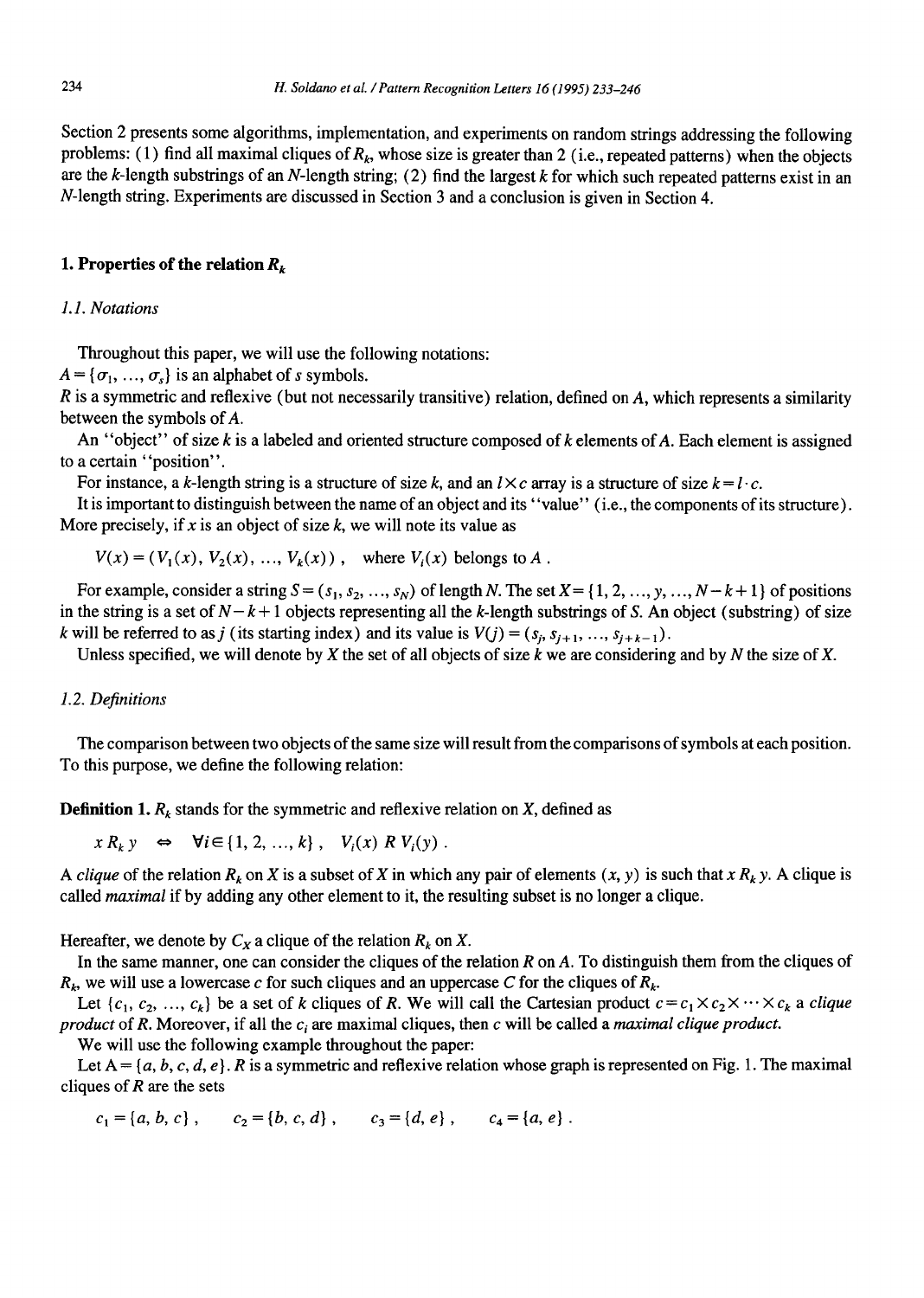

Fig. 1. Graph of a symmetric and reflexive relation. The edges due to reflexivity are omitted.

Let us consider a string  $S = adbeb$ , and the set  $X = \{1, 2, 3\}$  of the 3-length substrings of S represented by their starting indexes. Then we have, for instance,  $1 R_3 3$  since a R b, d R e, and b R b. Moreover  $\{1, 3\}$  is a maximal clique of  $R_3$  since it cannot be extended.

# *1.3. Properties of Rk*

We now give several properties of the maximal cliques of  $R_k$ .

Let f be the function that relates any clique  $C_x$  of  $R_k$  to the Cartesian product  $e_1 \times e_2 \times \cdots \times e_k$ , where each  $e_i$  stands for the subset of A defined as follows:

**Definition 2.**  $e_i = \bigcup_{x \in C_X} V_i(x)$ .

**Proposition 1.**  $f(C_X)$  is a clique product of R.

**Proof.** For each position i, the values of  $V_i$  corresponding to the elements of  $C_x$  are related by  $R$  (Definition 1). As a consequence  $e_i$  is a clique of  $R$ .  $\square$ 

**Proposition 2.** *Given a maximal clique product*  $\bar{c}$  *of R, there exists at most one maximal clique*  $C_x$  *of*  $R_k$  *such that*  $f(C_x) \subseteq \bar{c}$ .

**Proof.** Let  $C_x$  and  $C'_x$  be two maximal cliques of  $R_k$ , such that  $f(C_x) \subseteq \bar{c}$  and  $f(C'_x) \subseteq \bar{c}$ . Then *for each position i*, we obtain (Definition 2):

$$
e_i \cup e'_i = \bigcup_{x \in C_X \cup C'_X} V_i(x) \subseteq \bar{c}_i
$$

This means that  $C_x \cup C'_x$  is a clique of  $R_k$ , and, since  $C_x$  and  $C'_x$  are both maximal cliques, this necessarily implies that  $C_X = C'_X$ .  $\Box$ 

From these propositions one derives the following:

**Proposition 3.** Let f be the restriction of f to the set of maximal cliques of  $R_k$ . Then f is one to one.

**Proof.** Let  $C_x$  and  $C'_x$  be two maximal cliques of  $R_k$  such that  $f(C_x) = f(C'_x)$ . Since  $f(C_x)$  is a clique product (Proposition 1), there exists at least one maximal clique product  $\bar{c}$  such that  $f(C_X) = f(C_X') \subseteq \bar{c}$ . Then it follows (Proposition 2) that  $C_x = C'_x$ .  $\Box$ 

**Proposition 4.** *Given:*   $e_k$ : The number of maximal cliques of  $R_k$ .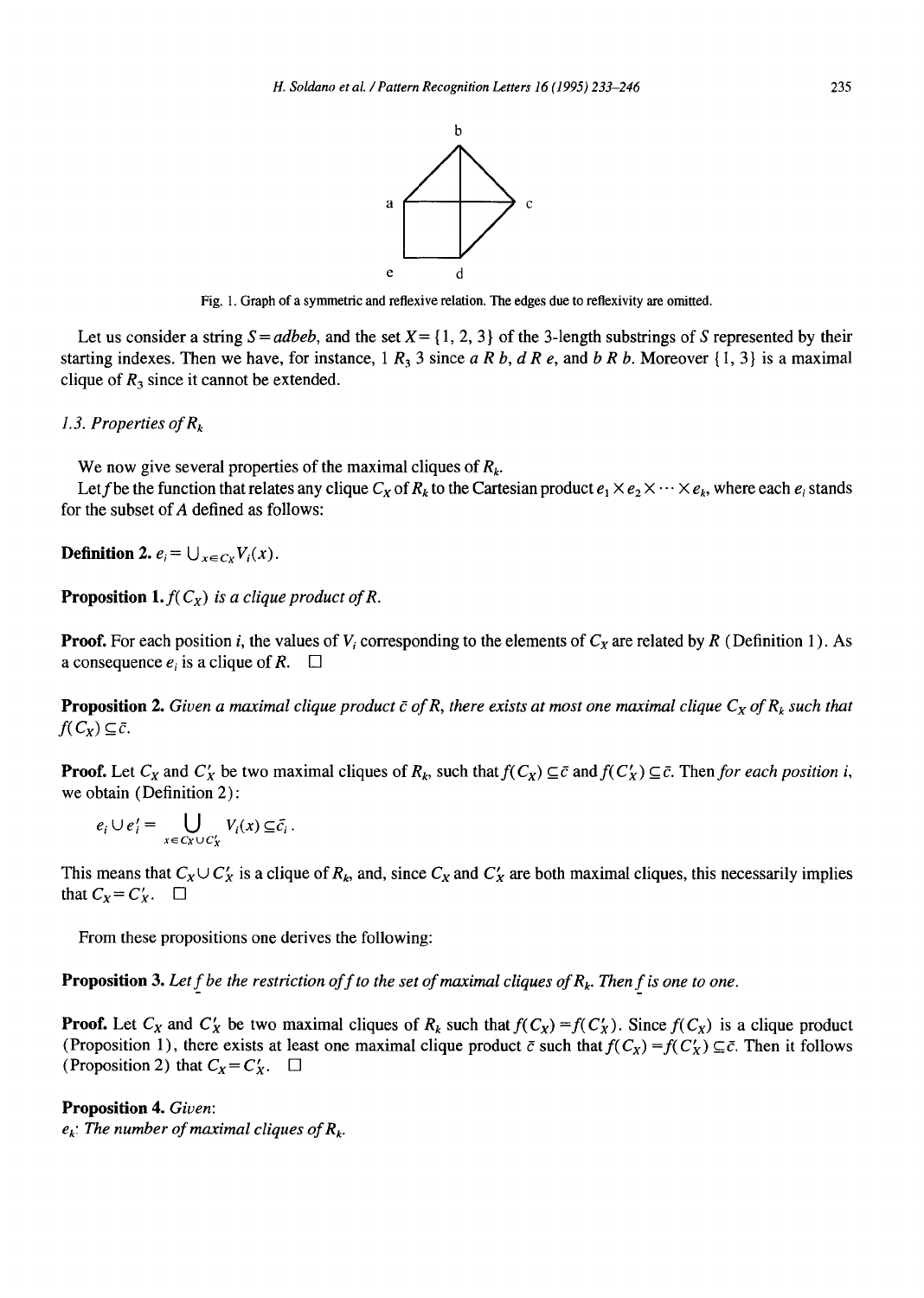*m: The number of maximal cliques of R. g: The maximum number of maximal cliques of R containing the same symbol of A.*   $\Gamma_k$ : The set of maximal cliques of  $R_k$ . *We have the following upper bounds:*  (a)  $\sum_{C_X \in \Gamma} \text{Card}(C_X) \leq N \cdot g^k$ ;

(b)  $e_k \leqslant \min(N \cdot g^k, m^k)$ .

**Proof.** (a): By definition of g, each element x of X is such that  $V(x)$  belongs to less than  $g^k$  maximal clique products. Then, according to Proposition 2, x belongs to less than  $g^k$  maximal cliques of  $R_k$ . Since N is the size of X, the inequality is proved.

(b): The number of maximal clique products is equal to  $m<sup>k</sup>$ . Then, according to Proposition 2, we have  $e_k \le m^k$ . Furthermore, since each maximal clique of  $R_k$  contains at least one element, it follows from (a) that  $e_k \leq N \cdot g^k$ .  $\Box$ 

In the particular case where R is an equivalence relation,  $g = 1$  and these inequalities simply mean that the classes of  $R_k$  form a partition of X, and that the number of classes is less than min(N,  $m^k$ ). The number g, hereafter referred to as the "degeneracy" of  $R$ , represents a discrepancy from  $R$  to an equivalence relation. One could also consider, as a more realistic measure in practical cases, the averaged degeneracy  $\bar{g}$ , obtained by assigning an a priori probability to each symbol. Then, as an example, for a random N-length string the averaged quantities in Proposition  $4(a)$ –(b) become of order  $O(N \cdot \bar{g}^k)$ .

**Proposition 5.** Let  $C_x$  be a clique of  $R_k$ , and  $C'_x$  be a maximal clique of  $R_k$ . Then we have

$$
C_X \subseteq C'_X \Leftrightarrow f(C_X) \subseteq f(C'_X).
$$

**Proof.**  $\Rightarrow$ : Follows from the definition of f.

 $\Leftarrow$ : Let x be an element of  $C_x$ . Then, by definition of f,  $V(x) \in f(C_x)$  and thus  $V(x) \in f(C'_x)$ . In the same manner, *for any element x'* of  $C'_x$  we have  $V(X') \in f(C'_x)$ . Hence  $V(x)$  and  $V(x')$  belong to the same clique product  $f(C'_x)$ . It follows from Definition 1 that x R<sub>k</sub> x'. Since C'<sub>x</sub> is a maximal clique of R<sub>k</sub>, x must belong to C'<sub>x</sub>, and then  $C_X \subseteq C'_X$ .  $\Box$ 

Hence, f appears as a "characteristic function" of cliques of  $R_k$ . This allows us to compare maximal cliques (Proposition 3 ), and to check whether a clique is included into a given maximal clique (Proposition 5) in a constant number of operations with respect to  $N$ . Furthermore we give upper bounds both for the total number of objects in the whole set of maximal cliques of  $R_k$ , and for the size  $e_k$  of this set. These bounds are linear with respect to N, and depend on the degeneracy  $g$  of  $R$ .

The previous properties are quite general in the sense that they do not depend upon a particular structure but only upon its size. We will now focus on other properties allowing step by step constructions of maximal cliques of  $R_k$ , for particular structures.

### *1.4. Constructing maximal cliques of Rkfor k-length substrings of an N-length string*

In a previous work, Karp, Miller and Rosenberg (KMR) (1972) have addressed the problem of identifying repeated substructures of fixed size in a structure of size  $N$  (string, array or tree). In their work, the relation  $R$ between the symbols was the identity. In the case of repeated substrings in an N-length string, the algorithms they proposed were based on two lemmas:

**Lemma 1** (KMR, 1972).  $x R_{a+b} y \Leftrightarrow x R_a y$  and  $x+b R_a y+b$  (with  $b \le a$ ).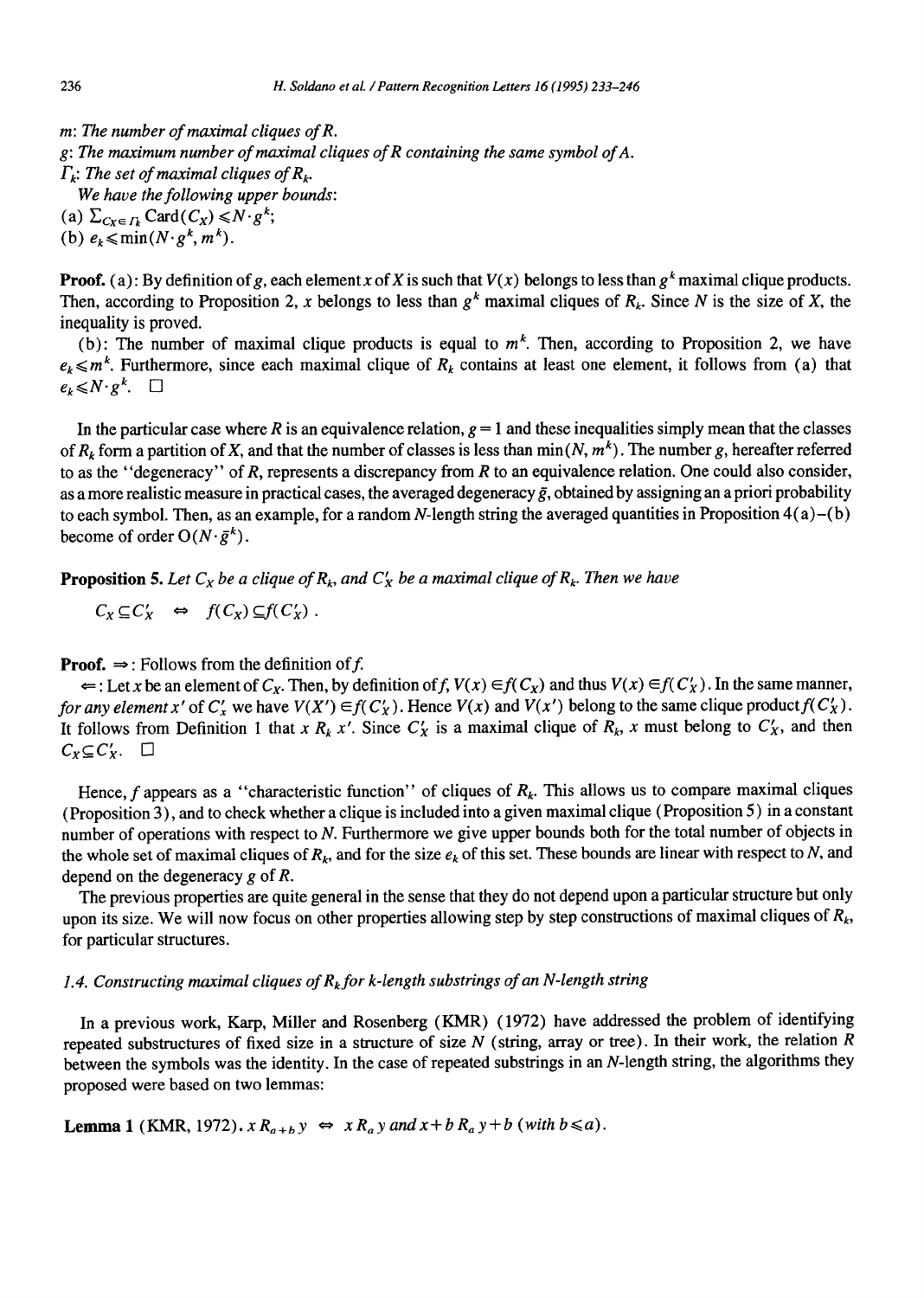**Lemma 2** (KMR, 1972).  $x R_{a+b} y \Leftrightarrow x R_a y$  and  $x+a R_b y+a$ .

These lemmas allow the construction of the  $R_{a+b}$  relation starting from the  $R_a$  (and  $R_b$  in Lemma 2) relation. When R is not transitive, these lemmas still hold (since they only involve pairwise comparisons).

*1.4.1. Constructing maximal cliques of R1* 

In the case of an N-length string  $S = (s_1, s_2, ..., s_N)$ , and considering its 1-length substrings, X is the set {1, 2, ...  $y, \ldots, N$  of all positions in S (see Section 1.1).

Let us denote by:

 $\{\bar{c}_1, \bar{c}_2, \ldots, \bar{c}_m\}$ : The *m* maximal cliques of *R*.

 $\{C_X^1, C_X^2, ..., C_X^m\}$ : The subsets of X defined as  $C_X^i = \{j \in X \mid s_j \in \bar{c}_i\}.$ 

Then we have the following properties:

**Proposition 6.** (a)  $C_X^i$  is a clique of  $R_1$ . (b) *The set of maximal cliques of*  $R_1$  *is included in*  $\{C_x^1, C_x^2, ..., C_x^m\}$ .

**Proof.** (a): For any x, y in  $C_X^i$ , we have  $s_X R s_Y$  and thus x  $R_1 y$ .

(b): Let C be a maximal clique of  $R_1$ . Then  $c = f(C)$  is a clique of R (Proposition 1). Thus, there exists a maximal clique  $\bar{c}_i$  of R, such that  $c \subseteq \bar{c}_i$ . Then, since  $C_X^i$  contains all the elements j such that  $s_i \in \bar{c}_i$ , it follows that  $C \subseteq C_X^i$ . But, since C is a maximal clique of  $R_1$ , this necessarily implies that  $C = C_X^i$ .  $\Box$ 

Hence, the set of maximal cliques of  $R_1$  is obtained by constructing  $\{C_x^1, C_x^2, ..., C_x^m\}$ , and by eliminating all the  $C_X^{\prime}$  which are included in any other  $C_X^{\prime}$ .

In our previous example (Section 1.2), we have with  $S = adbeb$ :

 $C_x^1 = \{1, 3, 5\}, C_x^2 = \{2, 3, 5\}, C_x^3 = \{2, 4\}, C_x^4 = \{1, 4\}.$ 

Note that in this example all the  $C_X^i$  are maximal.

# 1.4.2. Step-by-step construction of maximal cliques of  $R_k$

Given a set E of indices, let us denote by  $E_{+d}$  (resp.  $E_{-d}$ ) the set obtained by adding (resp. subtracting) the integer d to each index in E. Consider a clique  $C_x$  of  $R_a$ . Then any pair  $\{x, y\}$  belonging to  $(C_x)_{-b}$  is such that  $x + b R_a y + b.$ 

The following properties are established from the KMR lemmas:

**Proposition 7.** (a) Let  $C_x$  be a clique of  $R_a$  and  $C'_x$  be a clique of  $R_a$ . Then  $C_x \cap (C'_x)_{-b}$  is a clique of  $R_{a+b}$ . (b) Let  $C_x$  be a clique of  $R_a$  and  $C'_x$  be a clique of  $R_b$ . Then  $C_{X} \cap (C'_x)_{-a}$  is a clique of  $R_{a+b}$ .

**Proof.** (a): For any pair  $\{x, y\} \subseteq C_x \cap (C_x')_{-b}$  we have  $x R_a y$  since  $\{x, y\} \subseteq C_x$ , and  $x + b R_a y + b$  since  $\{x, y\} \subseteq (C_X')_{-b}$ . Then, according to Lemma 1, it follows that  $x R_{a+b}$  y. As a consequence  $C_X \cap (C_X')_{-b}$  is a clique of  $R_{a+b}$ .

(b): Proof is similar.  $\Box$ 

**Proposition 8.** Let  $C''_X$  be a maximal clique of  $R_{a+b}$ . Then:

(a) *There exist a maximal clique*  $C_X$  *of*  $R_a$  *and a maximal clique*  $C'_X$  *of*  $R_a$  *such that*  $C''_X = C_X \cap (C'_X)_{-b}$ .

(b) There exist a maximal clique  $C_x$  of  $R_a$  and a maximal clique  $C'_x$  of  $R_b$  such that  $C_x \cap (C'_x)_{-a}$ .

**Proof.** (a): For any pair  $\{x, y\} \subseteq C_X^{\omega}$ , we have  $x R_{a+b}$  *y* and thus, according to Lemma 1, we have  $x R_a$  *y* and  $x+b R_a y+b$ .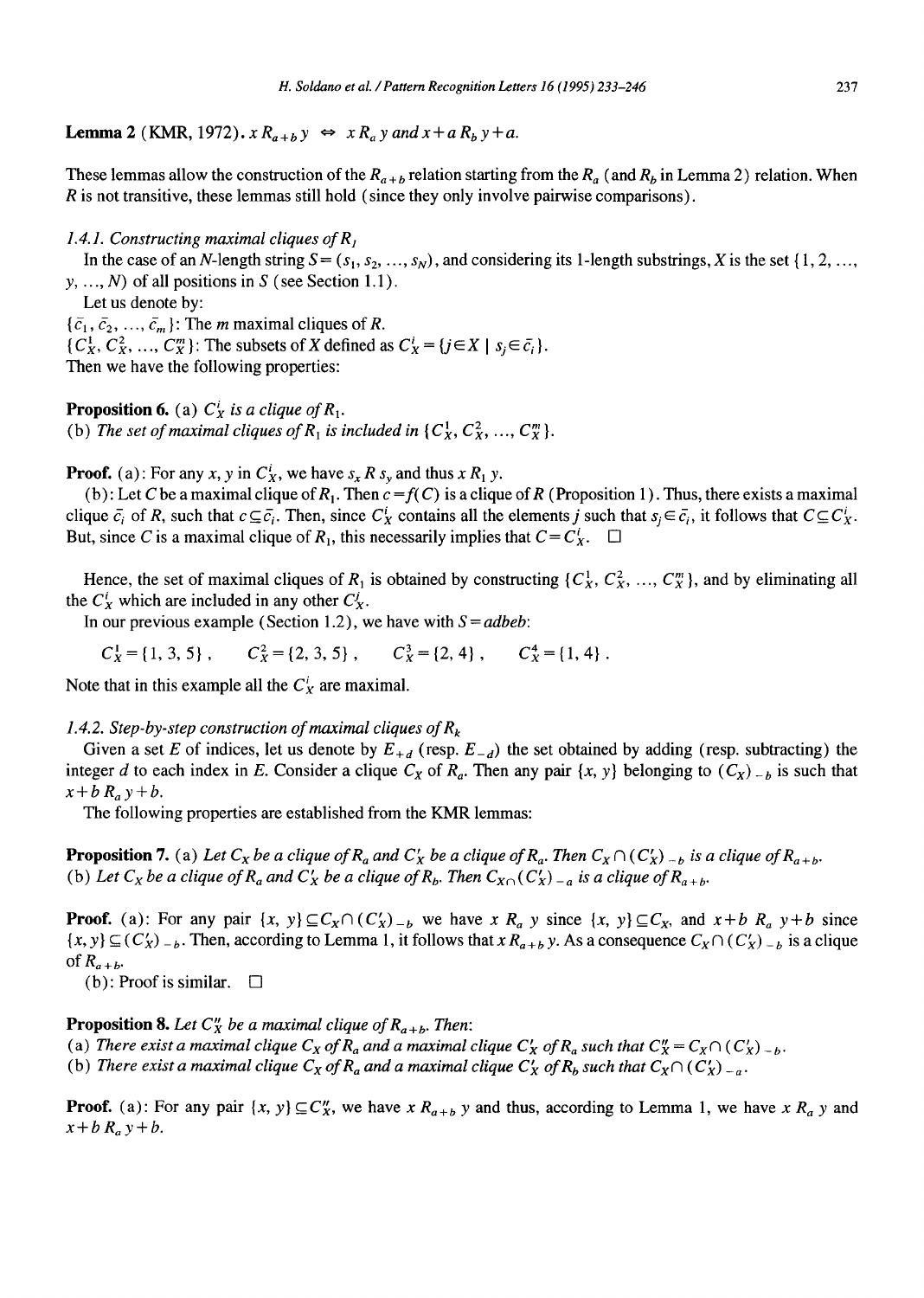From x  $R_a$ y, it follows that  $C''_X$  is a clique of  $R_a$  and thus there exists a maximal clique  $C_X$  of  $R_a$  such that  $C''_X \subseteq C_X$ . From  $x + b R_a y + b$  it follows that  $(C''_x)_{+b}$  is a clique of  $R_a$  and thus there exists a maximal clique  $C'_x$  of  $R_a$  such that  $(C''_X)_{+b} \subseteq C'_X$  and therefore  $C''_X \subseteq (C'_X)_{-b}$ .

As a consequence we have  $C''_X \subseteq C_X \cap (C'_X)_{-b}$ . However, according to Proposition 7(a),  $C_X \cap (C'_X)_{-b}$  is a clique of  $R_{a+b}$  and since  $C''_X$  is supposed to be maximal, the inclusion necessarily implies that  $C''_X = C_X \cap (C'_X)_{-b}$ .

(b): Proof is similar.  $\Box$ 

Starting from the set of maximal cliques of  $R_a$  (resp.  $R_a$  and  $R_b$ ), we will obtain all the maximal cliques of  $R_{a+b}$ by performing all the intersections mentioned above. Some intersections will produce non-maximal cliques which can be eliminated by checking if there exists any other clique which includes them.

Let us consider again our previous example (Section 1.2).

When  $a = b = 1$ , the two lemmas are equivalent, and we will use the maximal cliques  $C_x$  of  $R_1$ : {{1, 3, 5}, {2, 3,}} 5},  $\{2, 4\}$ ,  $\{1, 4\}$ }, together with their corresponding  $(C_X)_{-1}$ :  $\{\{0, 2, 4\}, \{1, 2, 4\}, \{1, 3\}, \{0, 3\}\}\$ . Performing all the intersections and removing non-maximal cliques yields  $\{\{2, 4\}, \{1, 4\}, \{1, 3\}\}$  as the maximal cliques of  $R_2$ . They correspond to the substrings {{db, *eb}, {ad, eb}, {ad, be} }.* 

This clearly leads to a step-by-step algorithm which takes as input an  $N$ -length string and a relation  $R$  and which produces all maximal cliques of  $R_k$ .

# **2. Algorithms, implementation and experiments**

# *2.1. Algorithms*

In this section, we address the problem of finding all the repeated  $k$ -length substrings in a string, according to a relation  *between symbols. In the previous section, we have proposed a method to construct all maximal cliques* of  $R_k$  in an N-length string. This clearly solves the problem since the repeated k-length substrings are the maximal cliques of  $R_k$  whose size is larger than two. The repeated patterns are constructed by using the previous method except that, at the end of each step, the maximal cliques whose size is less than two are removed. This strategy is justified since if a given maximal clique  $C_x$  of  $R_k$  is of size less than two, then its intersection with any set will also be of size less than two and thus will not produce a longer repeated substring.

The first algorithm solves the following problem:

**Problem** 1. Given an alphabet A, a symmetric and reflexive relation R, and a string S, find all its repeated substrings of length k.

This problem generalizes, by using a similarity relation R rather than the identity, a problem solved by KMR.

### Algorithm 1

*Step* 1. Construct the set of maximal cliques of R.

*Step* 2. Construct the set  $L_1$  of repeated substrings of length 1 as seen in Section 1.4.1 except that all cliques of size less than two are removed before removing non-maximal cliques of  $R_1$ .

Initialize i to 1. *Step* 3. Repeat while  $2i \leq k$ .

> Construct the set  $L_{2i}$  of repeated substrings of length 2i, by using  $L_i$  as seen in Section 1.4.2: Lemma 1 is used with  $a=b=i$ . The intersections mentioned in Proposition 7(a) concern only the maximal cliques of  $R_i$  belonging to  $L_i$ .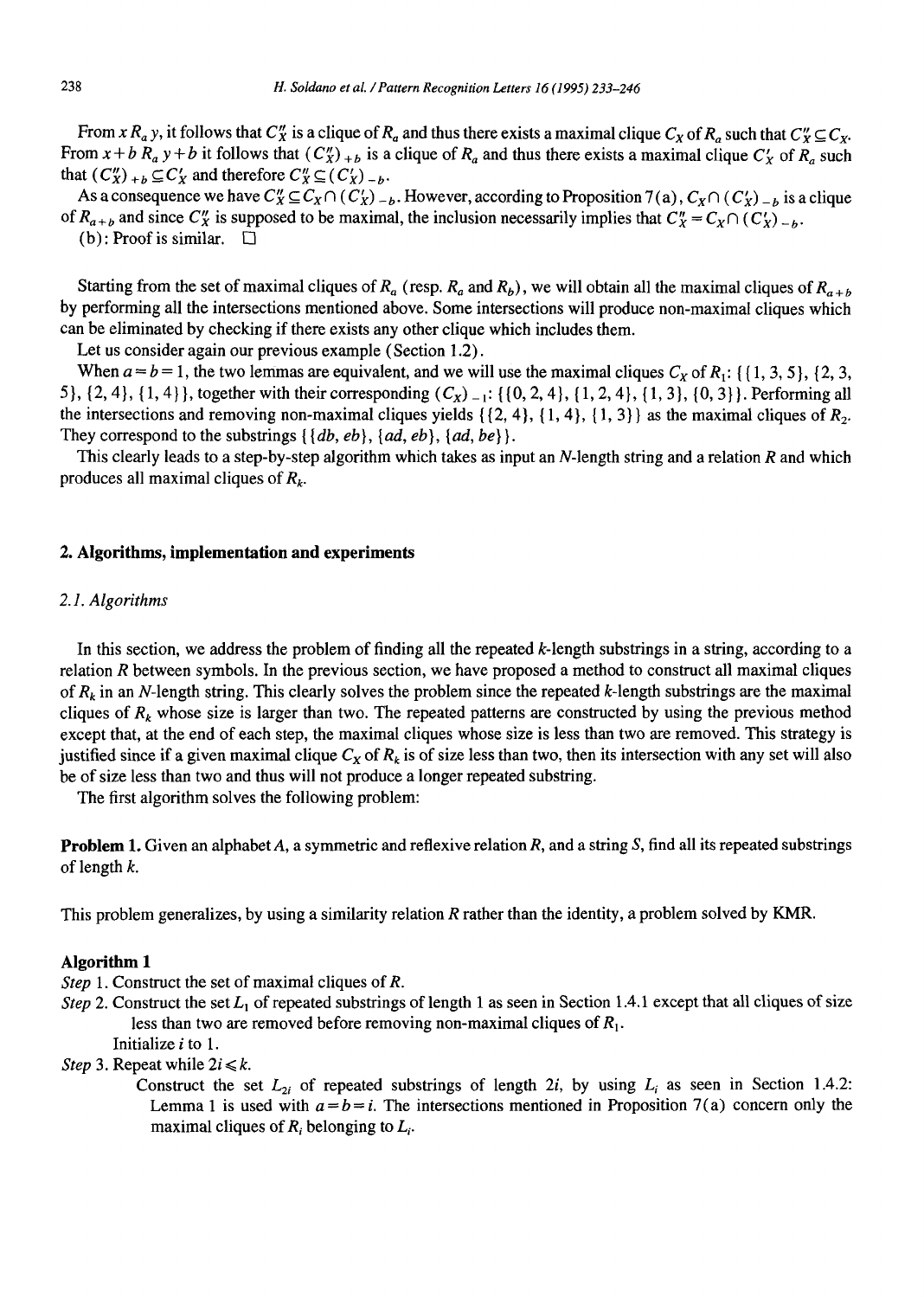Remove the resulting cliques of  $R_{2i}$  whose size is less than two. Remove non-maximal cliques by using an inclusion test. Multiply i by 2.

*Step* 4. If  $k = 2i$ .

return  $L_{2i}$  as result.

else

construct  $L_k$  as in Step 3 by using Lemma 1 with  $a = 2i$ ,  $b = k - 2i$ . return  $L_k$ .

The second algorithm solves the following problem:

**Problem 2.** With the same inputs as in Problem 1, find the largest integer  $k_{\text{max}}$  such that there exists at least one repeated substring of length  $k_{\text{max}}$ , and return this substring (s).

As above, this generalizes a problem solved by KMR.

# **Algorithm 2**

*Step* 1. Same Step 1 as in Algorithm 1.

*Step* 2. Same Step 2 as in Algorithm 1.

*Step* 3. Repeat while *L*, is not empty

same operations as Step 3 in Algorithm 1

*Step* 4. Perform a binary search by using Lemma 1. Namely: use  $L_{i/2}$  to construct  $L_{3i/4}$ . If this latter is not empty then use it to construct  $L_{7i/8}$  else use  $L_{i/2}$  to construct  $L_{5i/8}$ , and so on.

# *2.2. Implementation*

Because of the similarity of the following implementation to those described in (Karp et al., 1972), we have followed the same notations whenever possible.

At a given step, say that  $R_a$  has  $e_a$  maximal cliques labeled from 1 to  $e_a$ . The occurrence of these cliques on the string is represented as an  $N-a+1$  place vector of lists  $v_a = (v_a(1), v_a(2), ..., v_a(N-a+1))$ , where each  $v_a(i)$ is the list of all the labels of the maximal cliques of  $R_a$  to which position i belongs.

These lists are actually implemented as pushdown stacks with the traditional "Push" and "Pop" operations. However at some steps, we need to read down the content of a stack without actually popping the values. For this purpose, we provide the stack with an additional "Downread" operation.

Now we have to construct  $R_{a+b}$  from  $R_a$ , by using Lemma 1 and the above representation. Assume that we have at our disposal the vector *Va* stored as indicated above, and two initially empty *ea* place vectors of stacks available. Call them  $P = (P(1), P(2), ..., P(e_a))$  and  $Q = (Q(1), Q(2), ..., Q(e_a))$ .

#### *2.2.1. Pseudocode*

```
//Step 1. (Build P) 
For i = 1 to N - a + 1While v_a(i) is not exhausted
         c \leftarrow Downread(v_a(i))
         Push i into P(c)EndWhile 
EndFor
```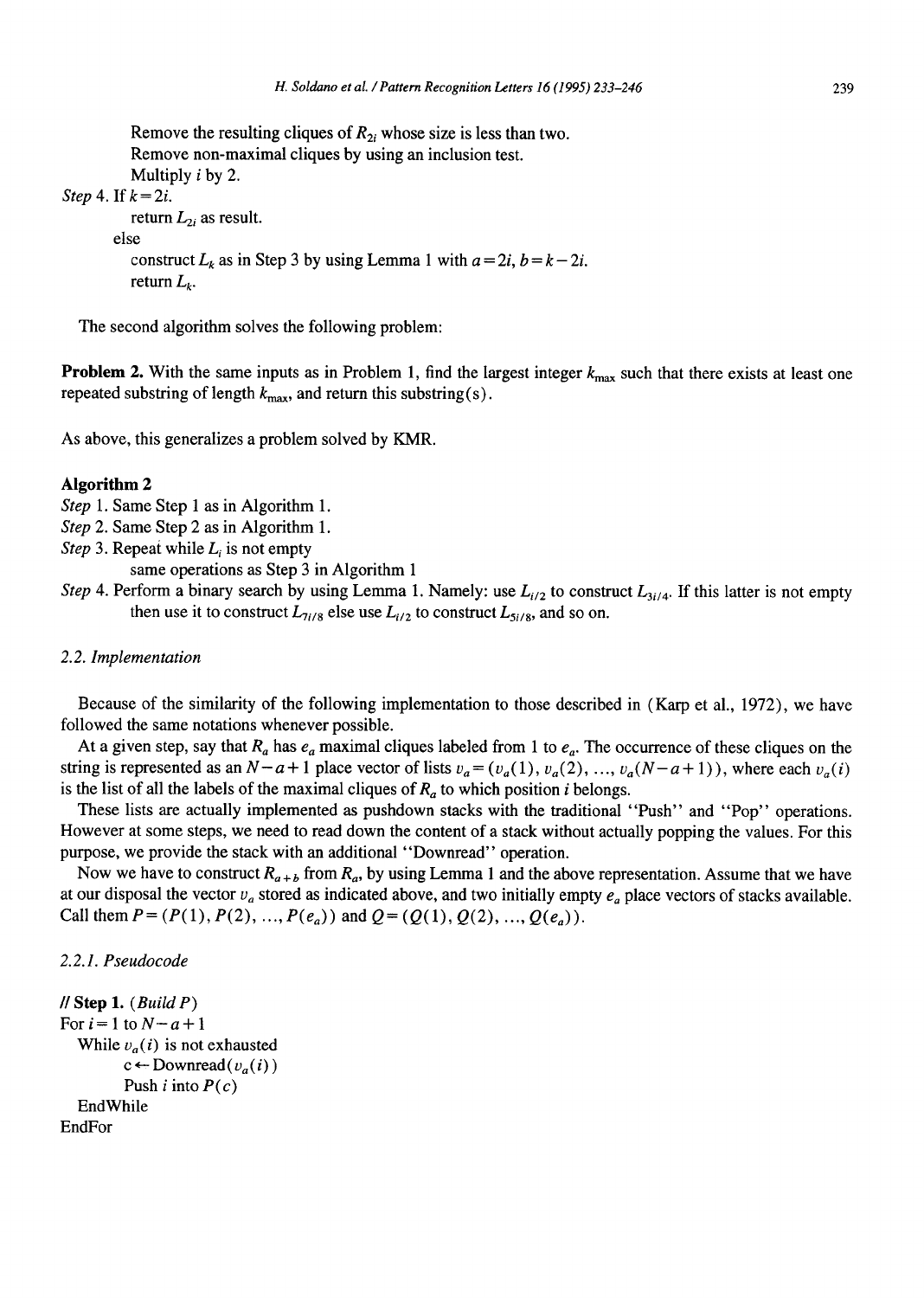*//P gives an explicit representation of the maximal cliques of Ra, one maximal clique in each P ( c ) . This is the dual //representation of*  $v_k$  *which gives, for each position, the labels of the maximal cliques at this position.* 

```
II Step 2. (Build Q) 
For j=1 to e_aWhile P(j) is not empty
         s \leftarrow Pop(P(i))If s+b \le N-a+1 then
           While v_a(s + b) is not exhausted
                  c \leftarrowDownread(v_a(s + b))
                  Push s into Q(c) 
                  Push j into Q(c) //also push P-origin into Q
          EndWhile 
         Endlf 
  EndWhile
```
# End For

 $/$  / This gives us the maximal cliques of  $R_a$  shifted so that all pairs of integers  $(x, y)$  occurring on the same Q-stack *//are such that x + b R<sub>a</sub>y + b. This means that, to a given*  $Q(c)$ *, there corresponds a maximal clique C' of R<sub>a</sub>, such //that Q(c) represents the set (C')*  $_{-b}$ , mentioned in Section 1.4.2. The *reason why j (the label of the P-stack from //which s come(s) is also pushed into Q will appear at the next step.* 

```
// Step 3. (Construct\ v_{a+b})e_{a+b} \leftarrow 0 //a clique counter
For j=1 to e_aprevious ~ 0 //initialized to a dummy P label 
  While Q(i) is not empty
         c \leftarrow Pop(Q(j)) //the P label of s
         s \leftarrow Pop(O(i))If c \neq previous
           e_{a+b} \leftarrow e_{a+b} + 1 //start a new clique of R_{a+b}previous =cEndlf 
         Push e_{a+b} into v_{a+b}(s)EndWhile
```
# EndFor

 $1/v_{a+b}$  is a representation of the set of cliques of  $R_{a+b}$  obtained by performing the intersections mentioned in *//Proposition*  $7(a)$ . *Note that*  $e_{a+b}$  *is incremented each time a new*  $Q(j)$  *is considered or each time a new value //ofc appears. It should be pointed out that, since only repeated patterns are searched for rather than all maximal //cliques, the previous pseudocode should be modified so that only the labels corresponding to cliques whose size //is greater than of equal to two are actually pushed into*  $v_{a+b}$ *.* 

*// Step 4. (Remove non-maximal cliques of*  $R_{a+b}$ *)* 

*//First construct a vector T* =  $T(1)$ , ...,  $T(e_{a+b})$  of  $e_{a+b}$  stacks. Each T-stack will contain one of the cliques of  $1/R_{a+b}$  represented in  $v_{a+b}$ . In addition, the status of each T-stack is flagged as "+", "-" or "?". "+" means *//"clique is maximal"; "- "means "clique is not maximal" and "?" means "status of clique is unknown"*  Build T from  $v_{a+b}$  as for P in Step 1.

Mark all T-stacks as "?". For  $i=1$  to  $N-(a+b)+1$ 

*//We wilI fix* once and for all *the status of all T-stacks at position i.*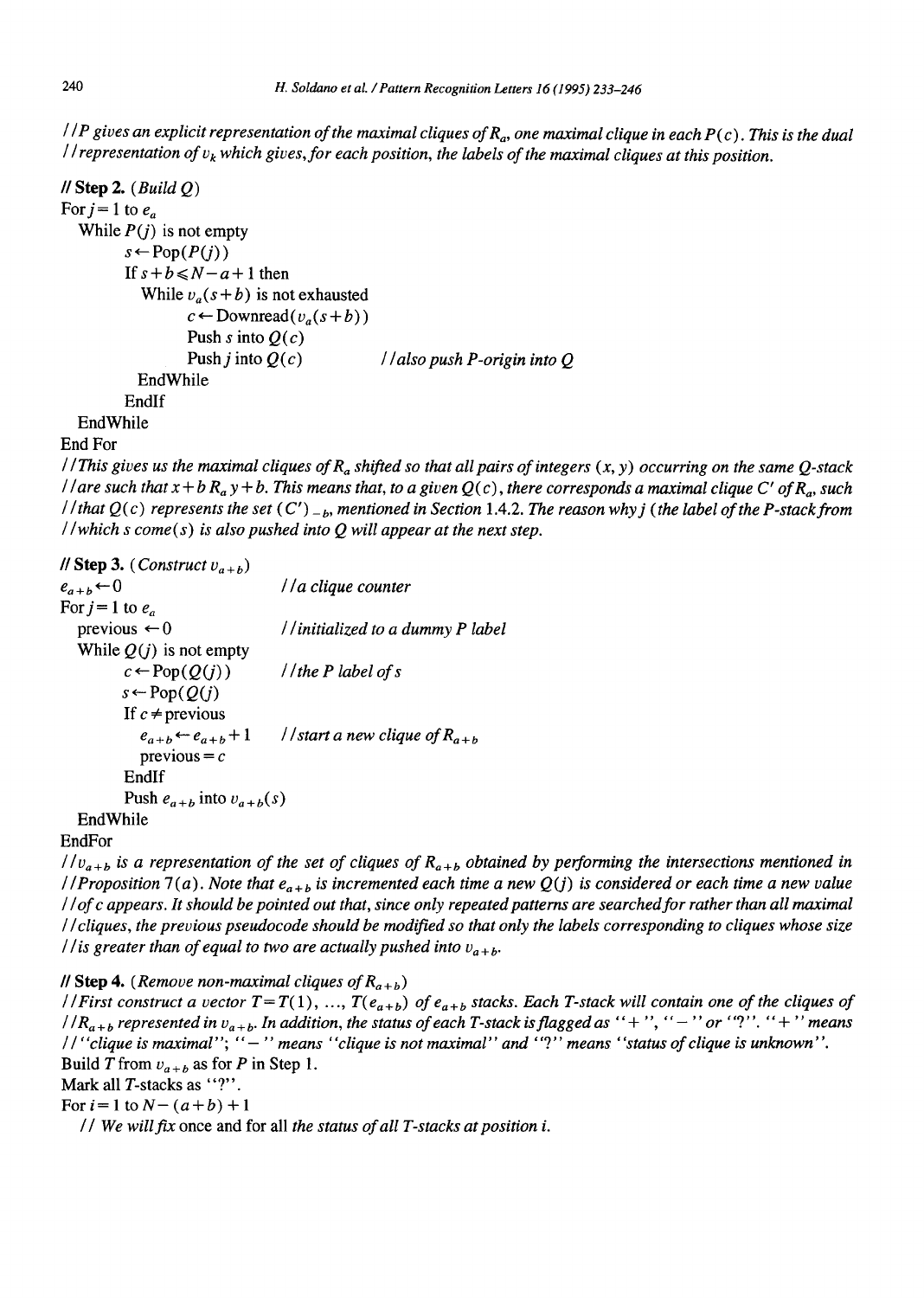| While $v_{a+b}(i)$ is not empty                                                                                      |                               |
|----------------------------------------------------------------------------------------------------------------------|-------------------------------|
| $c \leftarrow \text{Pop}(v_{a+h}(i))$                                                                                |                               |
| If $T(c)$ is not marked as "-"                                                                                       | $1/T(c)$ could be maximal.    |
| $\frac{1}{\sqrt{1}}$ Check $T(c)$ against all remaining T-stacks.                                                    |                               |
| While $v_{a+b}(i)$ is not exhausted and $T(c)$ is not marked as "-"                                                  |                               |
| $d \leftarrow$ DownRead $(v_{a+b}(i))$                                                                               |                               |
| If $T(d)$ is not marked as "-"                                                                                       | $1/T(d)$ could be maximal     |
| If $T(c)$ is marked as "?"                                                                                           | $1/T(c)$ status still unknown |
| If $T(c) \subseteq T(d)$ then mark $T(c)$ as " - " EndIf                                                             |                               |
| EndIf                                                                                                                |                               |
| If $T(d)$ is marked as "?"                                                                                           | $1/T(d)$ status still unknown |
| If $T(d) \subseteq T(c)$ then mark $T(d)$ as "-" EndIf                                                               |                               |
| EndIf                                                                                                                |                               |
| EndIf                                                                                                                |                               |
| EndWhile                                                                                                             |                               |
| // Now the final status of $T(c)$ is known: if it is not included in any $T(d)$ at this position then it is maximal. |                               |
| If $T(c)$ is not marked as " – " then mark it as " + " EndIf                                                         |                               |
| EndWhile                                                                                                             |                               |
| EndFor                                                                                                               |                               |
| // Now the status of each T-stack is determined.                                                                     |                               |
| Rebuild $v_{a+b}$ from T by using only the T-stacks marked as "+"                                                    |                               |
| // End                                                                                                               |                               |

*2.2.2. Complexity* 

Now, we will consider the complexity of each separate step.

*Step 1:* At the beginning of Step 1, we have at most  $N \cdot g^a$  indices in  $v_a$  (Proposition 4(a)). Thus, Step 1 requires  $O(N \cdot g^a)$  operations.

*Step 2:* This step requires  $O(N \cdot g^{a+b})$  operations. The proof of this bound is more difficult. Let us consider, for the sake of simplicity, the cases of Lemma 2 or the case of Lemma 1 with  $a = b$  (which is similar), since these are the cases mostly used in Algorithms 1 and 2 above. Let us now consider a particular index s popped from  $P(i)$  and its associated a-length substring at position s. Each symbol of this substring cannot belong to more than g maximal cliques of R (by definition of g), thus, this a-length substring cannot belong to more than  $g^a$  maximal clique products and, hence, to more than  $g^a$  maximal cliques of  $R_a$  (this follows from Proposition 3). Therefore, the index s cannot appear more than  $g<sup>a</sup>$  times in the P-stacks. Each time s is popped from a P-stack, it will be pushed in the Q-stacks indicated in  $v<sub>b</sub>(s + a)$ . Thus, let us consider, in the same manner, the b-length word at the position  $s + a$ . The same argument as above shows that this word cannot belong to more than  $g<sup>b</sup>$  maximal cliques of  $R<sub>b</sub>$  and, hence, s cannot be pushed into more than  $g^b Q$ -stacks. Thus, a given index s cannot appear more than  $g^a \cdot g^b = g^{a+b}$  times in all Q-stacks. Finally, there are at most  $N \cdot g^{a+b}$  elements in all the Q-stacks and the whole step has required  $O(N \cdot g^{a+b})$  operations. Analogous arguments with Lemma 1 and  $a \neq b$  would lead to  $O(N \cdot g^{2a})$  instead of  $O(N \cdot g^{a+b})$ .

*Step 3:* This step requires the same number of operations as Step 2 since at most  $O(N \cdot g^{a+b})$  indices have been pushed into Q-stacks, as previously stated. Note that, since a clique contains at least one element (actually 2 for repeated substrings),  $e_{a+b} \le N \cdot g^{a+b}$ .

*Step 4:* The construction of the T-stacks requires  $O(N \cdot g^{a+b})$  operations (this is the same operation as in Step 1) but now with at most  $N \cdot g^{a+b}$  elements).

Then we perform all necessary inclusion tests by using  $v_{a+b}$  and the T-stacks. First, remember that we have previously stated that each index s cannot appear more than  $g^{a+b}$  times in the Q-stacks and thus each  $v_{a+b}(d)$ cannot contain more than  $g^{a+b}$  cliques. Therefore, we have to perform at most  $O(N \cdot (g^{a+b})^2)$  inclusion tests.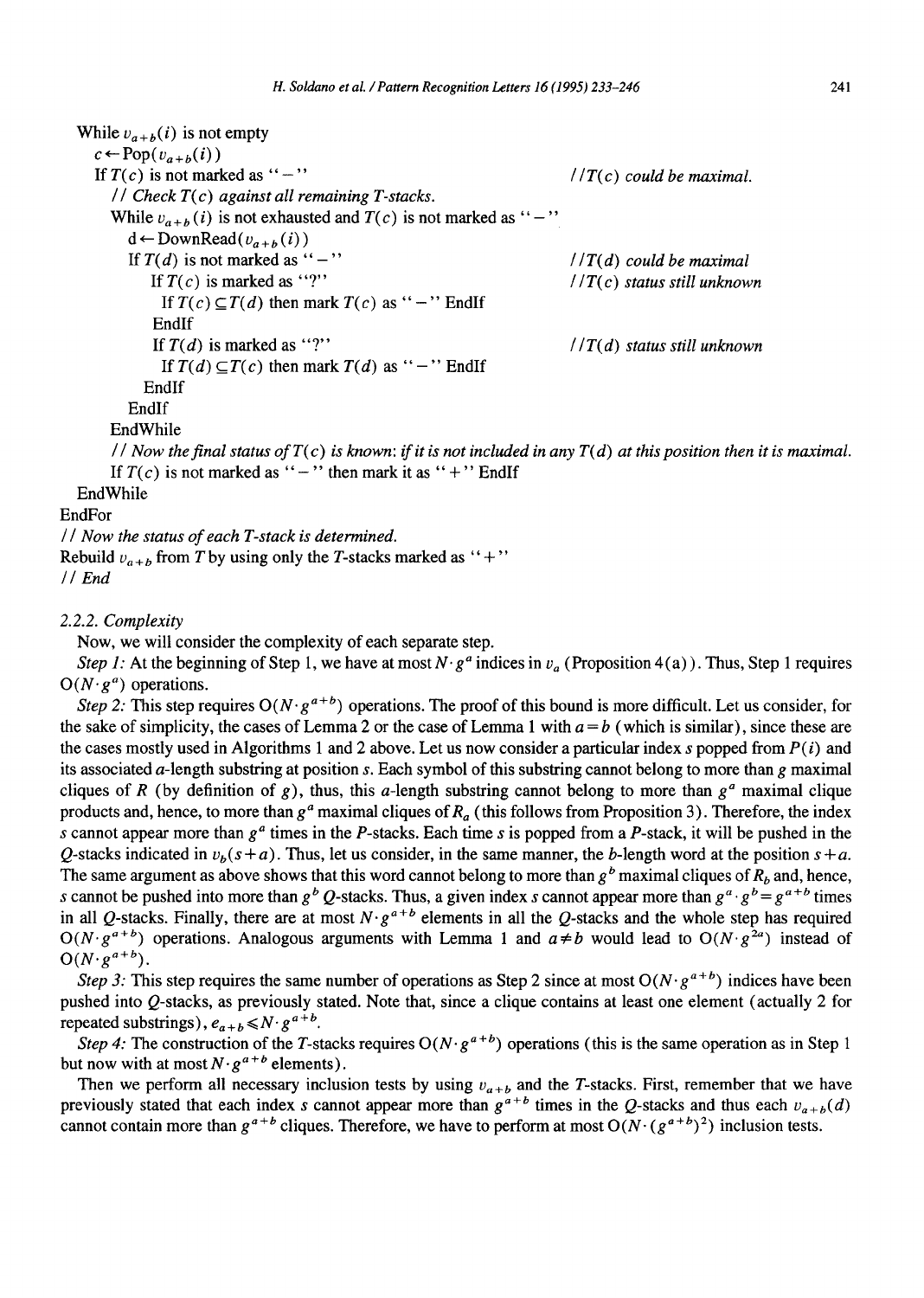Finally, we need to evaluate how many operations are required by one inclusion test. This depends on how the inclusion test (between two T-stacks representing two cliques) is conducted: there are basically two ways to do this. The easiest way is to compare each position indicated in the two T-stacks. Since the indices are ordered in each clique, this will take at most  $O(N)$  operations. This first method would thus lead to  $O(N^2 \cdot (g^{a+b})^2)$  operations for the overall step. There is, however, another way to perform the inclusion test. Remember that Proposition 5 states that any inclusion test on cliques of  $R_k$  (here  $k = a + b$ ) can be performed on clique products. Thus, if all the clique products are assumed to be known, one inclusion test would thus require  $O(k)$  operations (considering Card(A) as constant). The explicit representation of all the  $c_f$  clique products can be conducted separately and requires  $O(k \cdot N \cdot g^k)$  (this follows from Definition 2). Finally, this second method leads to  $O(N \cdot k \cdot g^{2k})$  for the overall step.

Note, however, that for most practical cases (i.e., with non biased strings), the first method is linear with respect to  $N$  (this comes from the fact that when many cliques have to be considered their size is actually very small) and is simpler. Note also that for  $g = 1$  there is only 1 clique (class) in each  $v_{a+b}(d)$  and hence no inclusion test at all is performed. Hence the algorithm behaves, in this particular case, like the original KMR algorithm.

Finally, whole worst-case complexity of Steps 1 to 4, i.e., of construction of maximal cliques of *Rk,* is of order  $O(N \cdot k \cdot g^{2k})$  and thus the overall algorithm is of order  $O(N \cdot k_{\text{max}} \cdot g_{\text{max}}^{2k}) \cdot \log(k_{\text{max}})$  ( $k_{\text{max}}$  being either a chosen length (Problem 1) or the maximum possible length (Problem 2)).

Now we present some experimental results obtained on random sequences.

#### *2.3. Experiments*

The following experiments concern Algorithm 1. The program is written in C and is run on a SUN Sparcstation (28 Mips). We present two sets of experiments, corresponding to two alphabets of respectively 10 (experiment 1 ) and 26 (experiment 2) latin letters. In both cases, we are searching for repeated patterns of length  $k = 4$ , using four different relations R between symbols. The first relation is the identity, i.e., has a degeneracy  $g = 1$ , in that case the algorithm is equivalent to the original KMR algorithm. The three other relations  $R$  are designed to have averaged degeneracies  $\bar{g}$  equal to 1.5, 2, and 2.5, and numbers of maximal cliques  $m=10$  (experiment 1) and  $m=26$ (experiment 2). This is obtained by using the following circular relation R: in experiments with  $\bar{g} = 2$ , the maximal cliques of  $\bar{R}$  are  $\{\{a, b\}, \{b, c\}, \ldots, \{i, j\}, \{j, a\}\}\$  (for experiment 1) and  $\{\{a, b\}, \{b, c\}, \ldots, \{y, z\}, \{z, a\}\$  (for experiment 2); in experiments with  $\bar{g} = 1.5$ , half of the previous maximal cliques contains two elements as before and the other half contains only one element (e.g.  $\{a, b\}, \{b, c\}, \ldots, \{m, a\}, \{n\}, \ldots, \{x\}, \{y\}, \{z\} \}$  for experiment 2); in experiments with  $\bar{g} = 2.5$ , half of the maximal cliques contains two elements and the others contain three elements (e.g.  $\{(a, b, c), (b, c, d), ..., (l, m, a), (m, a, b), (n, o), ..., (y, z), (z, n)\}\)$  for experiment 2). For each of these cases, we built a random string of size N increasing from 500 to 20 000 by step  $\Delta N$  = 500. For each N, we record the CPU time (t) and the total number of indices  $(n<sub>s</sub>)$  where 4-length repeated substrings were found.  $n<sub>s</sub>$  is thus the actual number of indices to output in order to give the result. These values are plotted against  $N$  in Figs. 2a, 2b, 2c and 2d.

Figs. 2a and 2c correspond to the case  $m = 10$ . They clearly show that both t and  $n<sub>s</sub>$  vary linearly with N, at least for high values of N. As mentioned in Proposition 4(a),  $n_s$  is bounded by  $N \cdot g^k$ . Note that the behavior is not linear for small values of N. This can be seen more clearly in Figs. 2b and 2d ( $m=26$ ). During the evaluation of the boundaries, we have made the assumption that, in the worst case, all cliques appear on the string. In fact, for small N, only a small number of cliques did actually appear. This number depends upon N and the variation of  $n_s$  and t is no longer linear, although still linearly bounded (see Fig. 2b). For the same value of N, more cliques are obtained for  $m = 10$  than for  $m = 26$  and thus the asymptotic linear behaviour is observed sooner. One may also notice in Figs. 2b and 2d that the variation of t does not follow strictly that of  $n_s$  (actually for  $m = 26$ , in that range of N, the variation of t is linear for  $g = 1$  and 1.5, and is less than  $N^2$  for  $g = 2$  and  $g = 2.5$ ). This is shown in Fig. 3, where we plot the "relative time", defined as the ratio of time to the number of indices, versus N for  $m = 10$ . We notice that, for a given  $g$ , the relative time decreases with  $N$ , as more and more cliques appear. Conversely, and for the same reason, at a given N, the relative time decreases with g. In many practical cases, R will be derived from a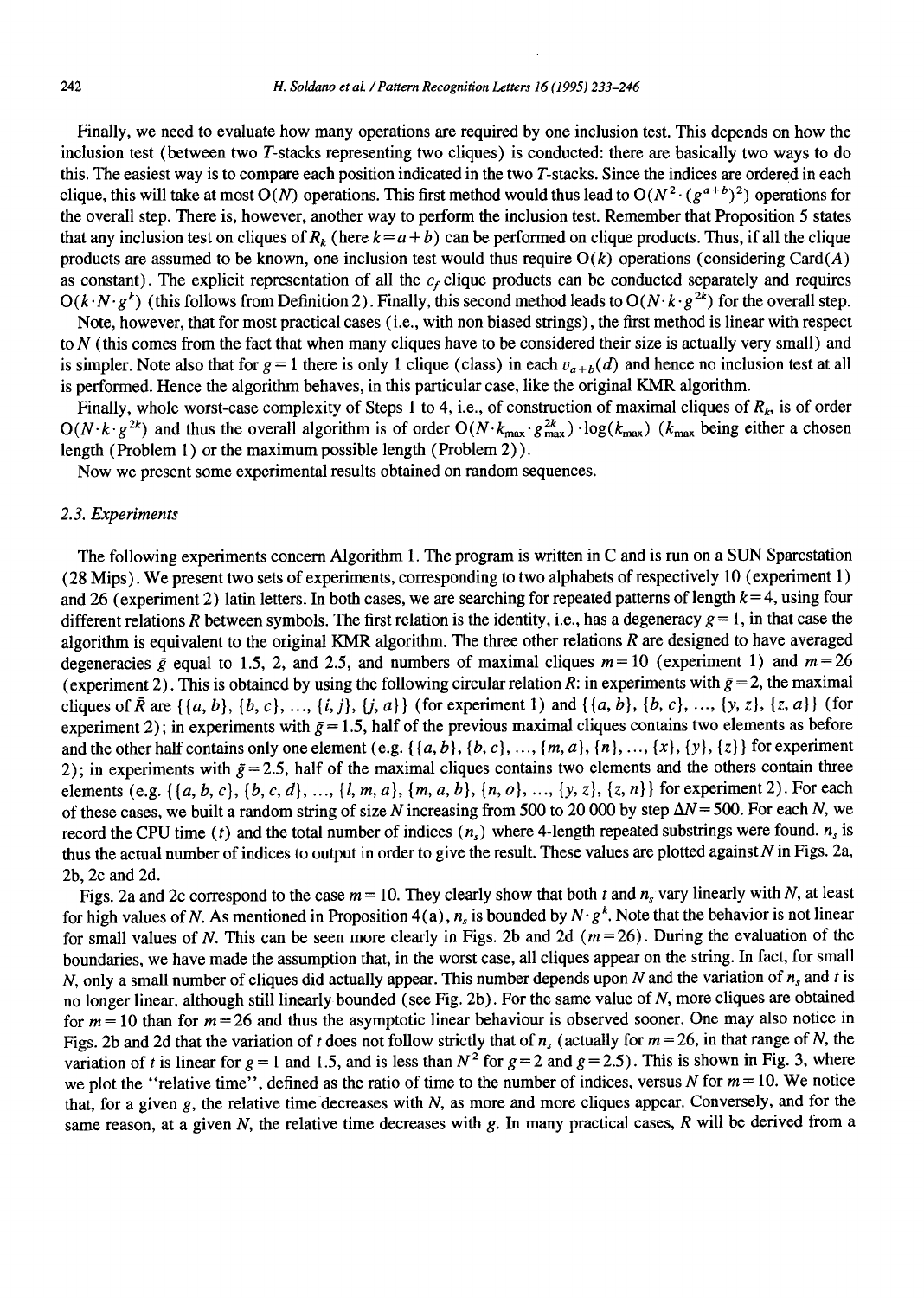

Fig. 2. (a) Averaged number  $n<sub>s</sub>$  of repeated 4-length substrings plotted against the length N of random sequences.  $m = 10$  and  $\bar{g}$  varies from 1 to 2.5. (b) Averaged number  $n<sub>s</sub>$  of repeated 4-length substrings plotted against the length N of random sequences.  $m = 26$  and  $\bar{g}$  varies from 1 to 2.5.

distance defined on the alphabet (e.g. x R y iff distance(x, y)  $\leq \alpha$ , where  $\alpha$  is a given threshold). In that case large values of the averaged degeneracy  $\bar{g}$  are very unlikely.

#### **3. Extensions to other problems**

Two extensions may be considered.

The first one concerns repeated patterns in other structures such as arrays or trees. This has been considered by Karp et al. (1972) in the particular case where R is the identity. As an example, in order to find repeated  $k \times k$ patterns in an  $N \times N$  array, a variant of Lemma 1 was presented in which the right side was the conjunction of four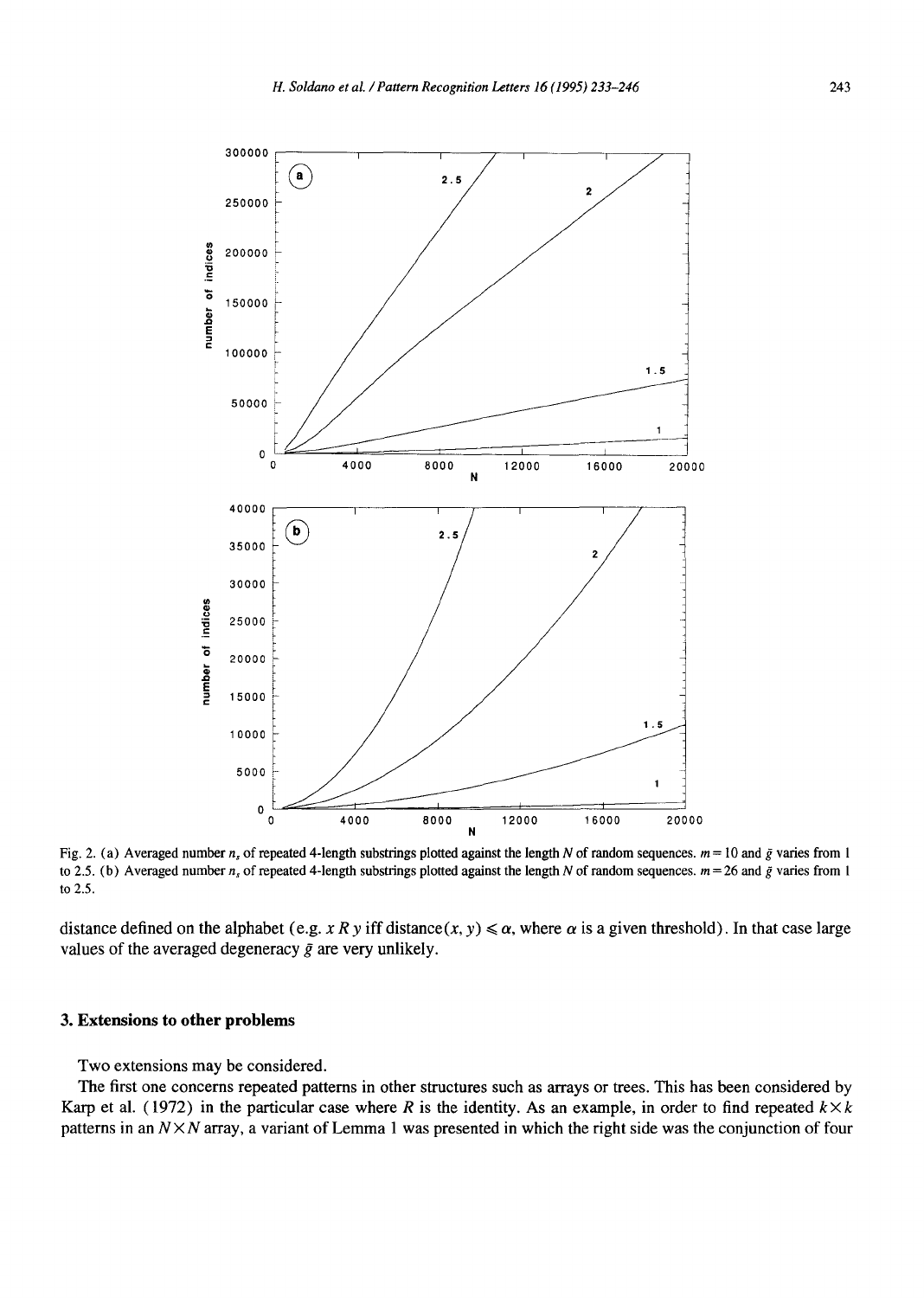

Fig. 2. (c) Averaged CPU time t plotted against the length N of random sequences.  $m = 10$  and  $\bar{g}$  varies from 1 to 2.5. (d) Averaged CPU time t plotted against the length N of random sequences,  $m = 26$  and  $\bar{g}$  varies from 1 to 2.5.

assertions instead of two. This leads, in our framework, to variants of Propositions 6, 7(a) and 8(a), in which four intersections have to be performed in order to obtain a set of cliques. As before, non-maximal cliques must then be removed. In this problem, each clique is represented by a set of index pairs.

The second extension concerns the use of more general relations between objects. Let us consider a set  $X$  of objects and suppose a recurrence relation expressed with 3 symmetric and reflexive relations  $R_1, R_2$  and  $R_3$ :

 $x R_3 y \Leftrightarrow x R_1 y \text{ and } x R_2 y$ .

Then, one can show that the maximal cliques of the relation  $R_3$  are obtained by computing all the intersections of pairs ( $C_1$ ,  $C_2$ ) of maximal cliques of  $R_1$  and  $R_2$  and by removing non-maximal cliques, as previously described. From this point of view, a variant of Lemma 1 is obtained by considering the relations  $R_1$ ,  $R_2$  and  $R_3$  defined as follows: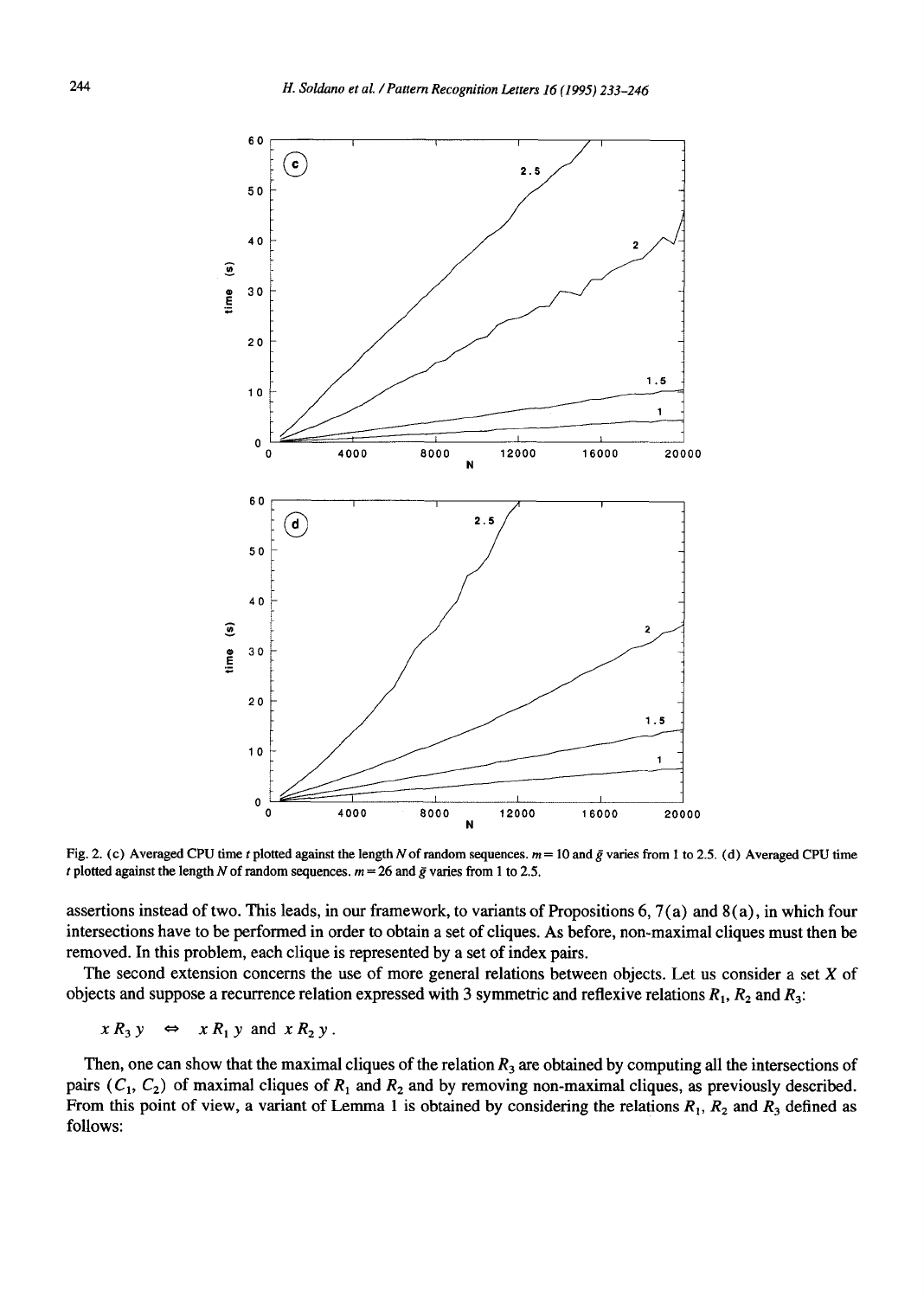

Fig. 3. Averaged  $t/n_s$  ratio plotted against the length N of random sequences,  $k = 4$ ,  $m = 26$  and  $\bar{g}$  varies from 1 to 2.5.

 $R_1 = R_a:$   $x R_a y \Leftrightarrow$   $\forall i \in \{1, 2, ..., a\},$   $V_i(x) R V_i(y)$ ,  $R_2 = R_a^b$ :  $x R_a^b y \Leftrightarrow \forall i \in \{1, 2, ..., a\}, \quad V_{i+b}(x) R V_{i+b}(y)$ ,  $R_3 = R_{a+b}$ :  $x R_{a+b}$   $y \Leftrightarrow \forall i \in \{1, 2, ..., a+b\}$ ,  $V_i(x) R V_i(y)$ .

This variant allows us to search for maximal cliques of  $R_k$  in a dictionary of short strings, x standing for one string in the dictionary, rather than inside an N-length string.

#### **4. Conclusion**

In this paper we give a framework, some results, and some algorithms to address the problem of finding the maximal cliques of a relation  $R_k$  defined on labeled objects of size  $k$ , and derived from a symmetric and reflexive relation  $R$  on the alphabet. The proposed algorithms will find repeated  $k$ -length flexible patterns in a string and are extensions of the KMR algorithms. The significant parameter is the averaged degeneracy  $\bar{g}$  of R, i.e., the averaged number of maximal cliques of  $R$  to which a symbol belongs. The theoretical worst case time complexity is linear with the size  $N$  of the string. It should be pointed out that these algorithms apply to the particular case of an alphabet containing s symbols plus a "don't care" symbol "#" which matches any other symbol (in this case  $\bar{g}$  =  $2s/(s+1)$  if all symbols including "#" have an equal probability). We have already used successfully these algorithms in the field of molecular biology, where  $R$  is derived from amino-acid substitution matrices and the strings represent protein sequences. As previously published in (Landraud, 1989), it is relatively easy to add some constraints in the KMR algorithms in order, for instance, to look for patterns shared by several distinct sequences (e.g. Landraud, 1989) or to look for dyad symmetries in DNA sequences (e.g. Martinez, 1983). Of course, the same is true for the algorithms proposed here. We also hope that this framework will be useful in other pattern recognition problems such as image analysis, speech recognition and time series analysis.

#### **References**

Karp, R.M., R.E. Miller and A.L Rosenberg (1972). Rapid identification of repeated patterns in strings, trees and arrays. In: *Proc. 4th Ann. ACM Syrup. Theory of Computing,* 125-136.